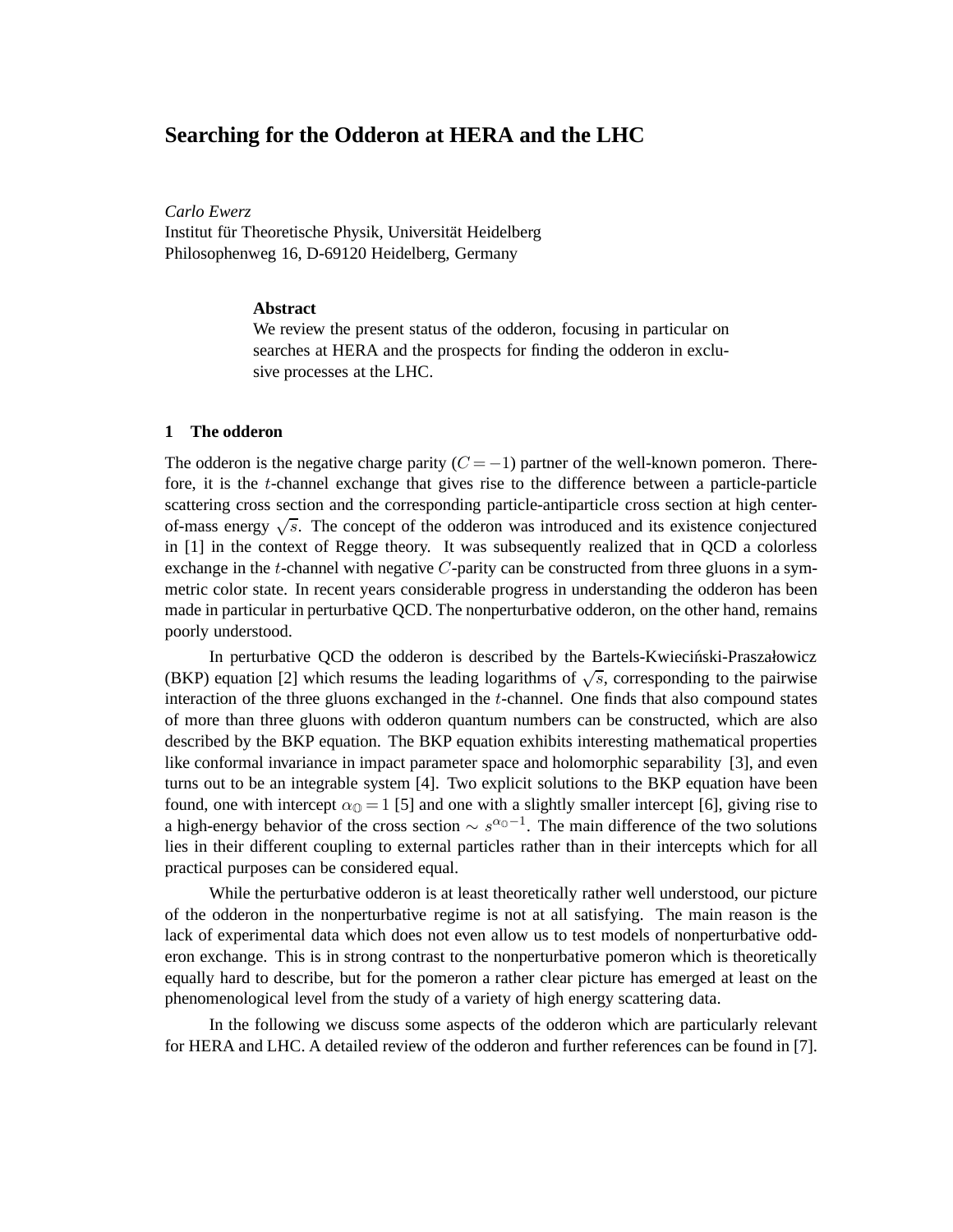#### **2 Experimental evidence**

It would seem natural to expect that odderon exchange is suppressed relative to pomeron (twogluon) exchange only by a power of  $\alpha_s$  due to the requirement to couple an additional gluon to the external particles. And at moderately low momenta  $\alpha_s$  is not too small, such that – given the ubiquitous pomeron – one expects odderon exchange to appear in many processes. Surprisingly, the contrary is true.

So far the only experimental evidence for the odderon has been found in a small difference in the differential cross sections for elastic proton-proton and proton-antiproton scattering at  $\sqrt{s}$  = 53 GeV. Figure 1 shows the data taken at the CERN ISR in the dip region around  $t =$  $-1.3 \,\text{GeV}^2$ . The proton-proton data have a dip-like structure, while the proton-antiproton data



Fig. 1: Differential cross section for elastic pp and pp scattering in the dip region for  $\sqrt{s} = 53$  GeV; data from [8]

only level off at the same  $|t|$ . This difference between the two data sets can only be explained by invoking an odderon exchange. However, the difference relies on just a few data points with comparatively large error bars.

The data at various energies are well described by models that take into account the various relevant exchanges between the elastically scattering particles [9], [10]. Both of these models involve of the order of twenty parameters that need to be fitted. The structure in the region around  $|t| = 1 - 2 \text{GeV}^2$  is the result of a delicate interference between different contributions to the scattering amplitude including the odderon. Therefore it is rather difficult to extract the odderon contribution unambiguously. In fact it turns out that the two odderon contributions obtained in [9] and [10], respectively, are not fully compatible with each other [11] (see also [7]). In [12] it was shown that assuming a perturbative odderon (three gluon exchange) in the context of the model of [9] requires to choose a very small coupling of the odderon to the proton. This small coupling can be either due to a small relevant value of  $\alpha_s \simeq 0.3$  or due to a small average distance of two of the constituent quarks in the proton corresponding to a diquark-like structure.

Unfortunately,  $\sqrt{s}$  = 53 GeV is the only energy for which data for both reactions are available. The comparison of data taken at different energies rather strongly relies on theoretical models. Given the large number of parameters in these models it is not possible to arrive at firm conclusions about the odderon on the basis of the presently available data.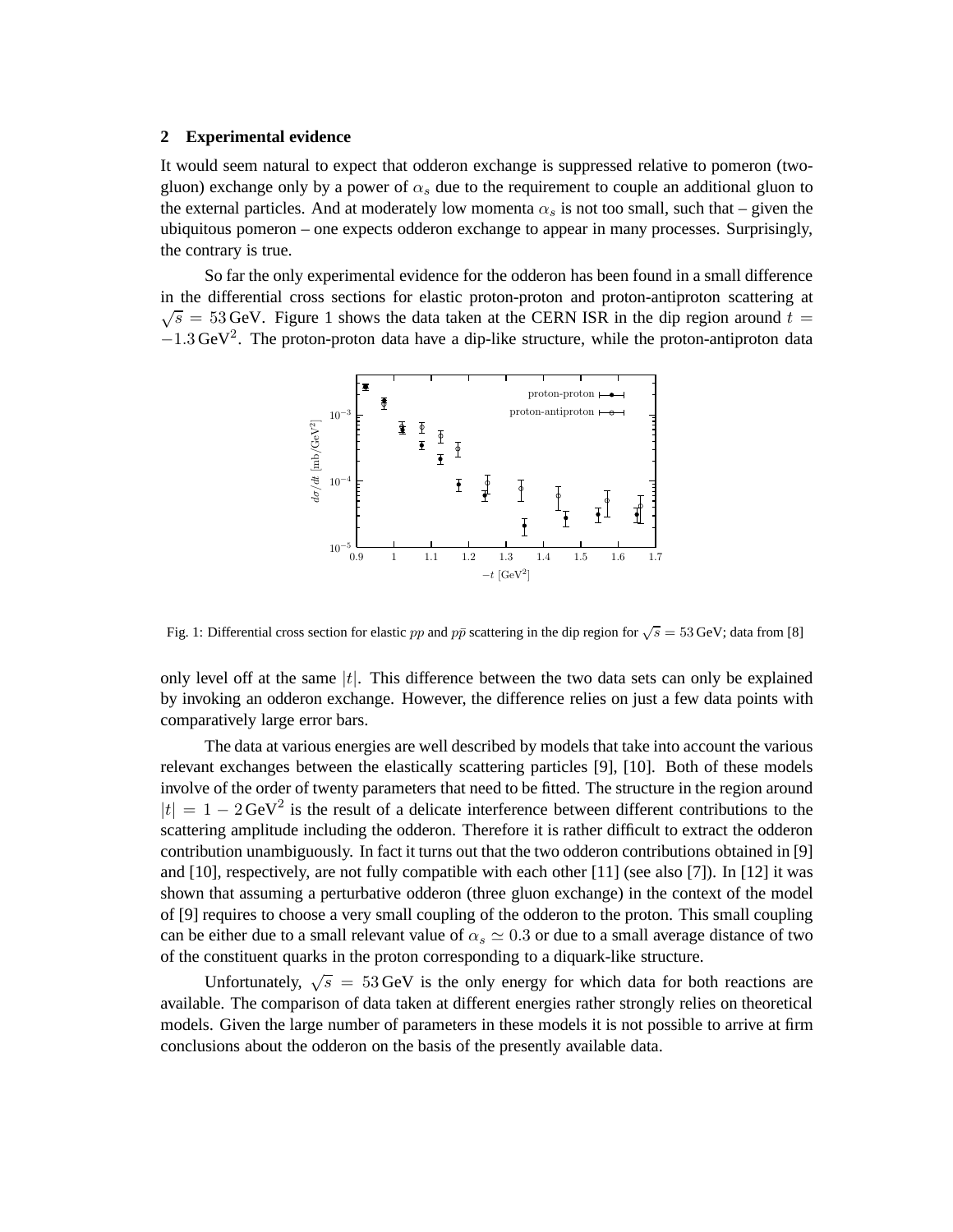#### **3 Odderon searches at HERA**

The cross section for elastic pp and  $p\bar{p}$  scattering is a typical example in which the odderon exchange is only one of many contributions to the scattering amplitude. It was recently realized that the chances for a clean identification of the odderon should be better in exclusive processes in which the odderon is the only exchange (usually besides the well-understood photon) that can give rise to the final state to be studied. This strategy was chosen at HERA.

Searches for the odderon at HERA have concentrated on the exclusive diffractive production of pseudoscalar mesons  $(M_{PS})$  as depicted in Figure 2. In addition to that diagram only the exchange of a photon instead of the odderon is possible at high energies. (Similarly also tensor mesons can be produced only by odderon and photon exchange.) This process had been suggested in [13]. The photon exchange contribution is rather well understood and is expected



Fig. 2: Diffractive production of a pseudoscalar meson in ep scattering

to have a much steeper t-dependence than the odderon exchange.

The process which has been studied in most detail experimentally is the exclusive diffractive production of a single neutral pion,  $\gamma^{(*)}p \to \pi^0 X$ . Early theoretical considerations [14] had led to an estimate of the total photoproduction cross section for that process of  $\sigma(\gamma p \to \pi^0 X) \simeq$ 300 nb, with a possible uncertainty of a factor of about two. The experimental search for that process, however, was not successful and resulted in an upper limit of  $\sigma(\gamma p \to \pi^0 X) < 49$  nb [15], obviously ruling out the prediction of [14]. The smallness of the cross section is a striking result since of all processes at HERA in which hadrons are diffractively produced this is the one with the largest phase space. Therefore a strong suppression mechanism must be at work here. One possibility is again a potentially small coupling of the odderon to the proton. Further possible causes for the failure of the prediction of [14] were discussed in [16]. The most important among them is probably the suppression of pion production due to approximate chiral symmetry, as has been discussed in detail in [17]. In fact it turns out that the odderon contribution to the amplitude for diffractive single-pion production vanishes exactly in the chiral limit. This suppression had not been taken into account properly in [14].

Also searches for similar processes in which instead of the pion some other pseudoscalar or tensor meson is produced diffractively have been performed, although only on a preliminary basis [18]. Again, no evidence for the odderon was found. However, for these processes the experimental bounds are closer to the theoretical estimates of [14], and hence the situation is less clear.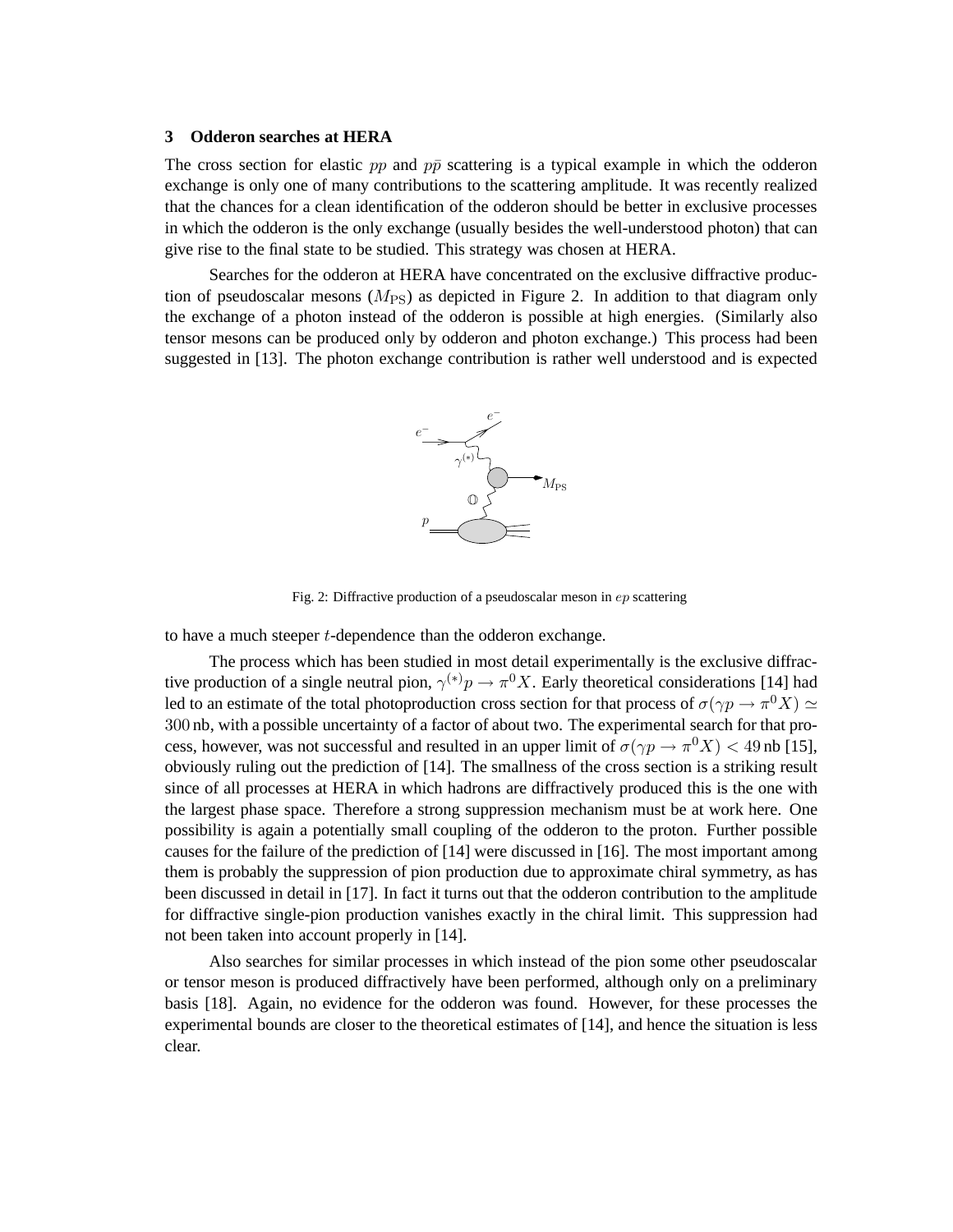#### **4 Prospects for the LHC**

At the LHC one can in analogy to the ISR try to look for the odderon in elastic  $pp$  scattering. The measured differential cross section can be compared to models which are fitted to the differential cross section at lower energies and extrapolated to LHC energies, see for example [19]. Although these models involve a large number of fit parameters and some uncertainty in the extrapolation to a new energy range it is argued in [19] that there is a chance to see evidence of the odderon. Also the spin dependence of elastic scattering is sensitive to the odderon and can be used to search for it, see [20]. In both cases the odderon is again one of several contributions to the scattering amplitude, which makes an unambiguous identification unlikely.

Recent proposals for odderon searches at the LHC (and analogously at the Tevatron) have therefore again focussed on exclusive processes in which the odderon is (except for the photon) the only contribution to the cross section. Here the mere observation of the process can already be sufficient to confirm odderon exchange. The most prominent of these exclusive processes at LHC is the double-diffractive production of a vector meson  $M_V$  in pomeron-odderon fusion, that is  $p + p \rightarrow X + M_V + Y$  with the vector meson separated from the forward hadronic systems  $X$  and  $Y$  by rapidity gaps, see Figure 3. This process was first proposed and discussed in the



Fig. 3: Pomeron-odderon fusion mechanism for double-diffractive  $J/\psi$  production in  $p\bar{p}$  scattering

framework of Regge theory in [21]. In particular heavy vector mesons,  $M_V = J/\psi$ ,  $\Upsilon$ , are well suited for odderon searches since here the reggeon exchange contribution (in place of the odderon) is suppressed by Zweig's rule. (In the production of  $\phi$  mesons that contribution could still be relevant – especially if the odderon contribution is small.) At the LHC in particular the ALICE detector appears to be best suited for the observation of centrally produced  $J/\psi$  or  $\Upsilon$ mesons and can in addition identify rapidity gap events [22].

In [23] a detailed study of this process has been performed in perturbation theory. The leading perturbative diagram contains the fusion of two of the three gluons in the odderon with one from the two in the pomeron to the  $J/\psi$  or  $\Upsilon$ , and an additional ('spectator') gluon exchange between the two protons. There are two important uncertainties in the calculation of this process. One is again the coupling of the odderon to the proton which might be small. The other main uncertainty is the survival probability for the rapidity gaps in the final state. Presently, a full understanding of the gap survival is still lacking. In hadronic collisions the gap survival is very different from ep scattering, and extrapolations from Tevatron energies to the LHC energy contain a considerable uncertainty. Depending on the assumptions about these uncertainties the expected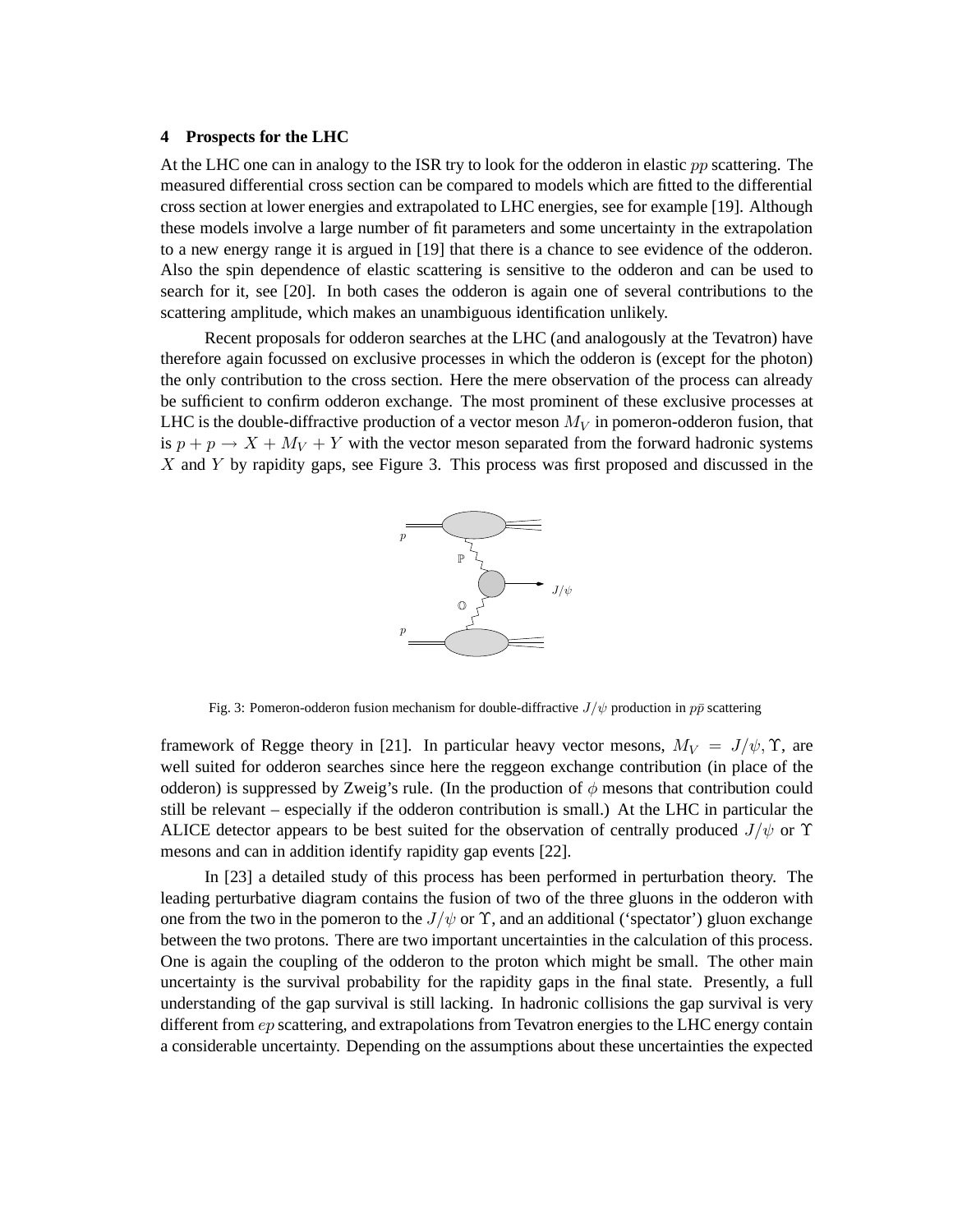cross sections  $d\sigma/dy|_{y=0}$  at mid-rapidity y for  $J/\psi$  production are between 0.3 and 4 nb at the LHC. For the  $\Upsilon$  one expects 1.7 – 21 pb. One has to keep in mind that also photon instead of odderon exchange can give rise to the same final state. A possibility to separate the two contributions is to impose a cut on the squared transverse momentum  $p_T^2$  of the vector meson. The photon dominates at small  $p_T^2$  but then falls rapidly towards higher  $p_T^2$ . The odderon contribution does not fall so quickly and for the  $J/\psi$  dominates above  $p_T^2 \simeq 0.3 \,\text{GeV}^2$ .

It is possible that the negative result of all odderon searches to date is caused by a small coupling of the odderon to the proton. If that coupling is indeed so small also the process just described will not be observable at the LHC. A possibility to find the odderon nevertheless might then be to look for the production of two heavy vector mesons in triple-diffractive events,  $p+p \rightarrow$  $X + M_V + M_V + Y$  (with the +-signs indicating rapidity gaps), as suggested in [7]. This process is shown in Figure 4. For small odderon-proton coupling the right hand diagram can be neglected.



Fig. 4: Diagrams contributing to the triple-diffractive production of two  $J/\psi$  mesons in  $p\bar{p}$  scattering

In the left hand diagram – which does not involve the  $\mathbb{O}p$  coupling – the middle rapidity gap can only be produced by odderon (or photon) exchange and the mere observation of the process could finally establish the existence of the odderon.

#### **5 Summary**

The existence of the odderon is a firm prediction of perturbative QCD. But also in the nonperturbative regime we do not have good reasons to expect the absence of the odderon. A possible obstacle in finding it might be its potentially small coupling to the proton. As we have pointed out there are exclusive processes that can give a clear indication of the odderon at the  $LHC - in$ cluding some which do not involve the potentially small odderon-proton coupling. If the odderon remains elusive also in these processes we might have to reconsider our picture of QCD at high energies.

## **References**

[1] Lukaszuk, L. and Nicolescu, B., Nuovo Cim. Lett. **8**, 405 (1973); Joynson, David and Leader, Elliot and Nicolescu, Basarab and Lopez, Cayetano, Nuovo Cim. **A30**, 345 (1975).